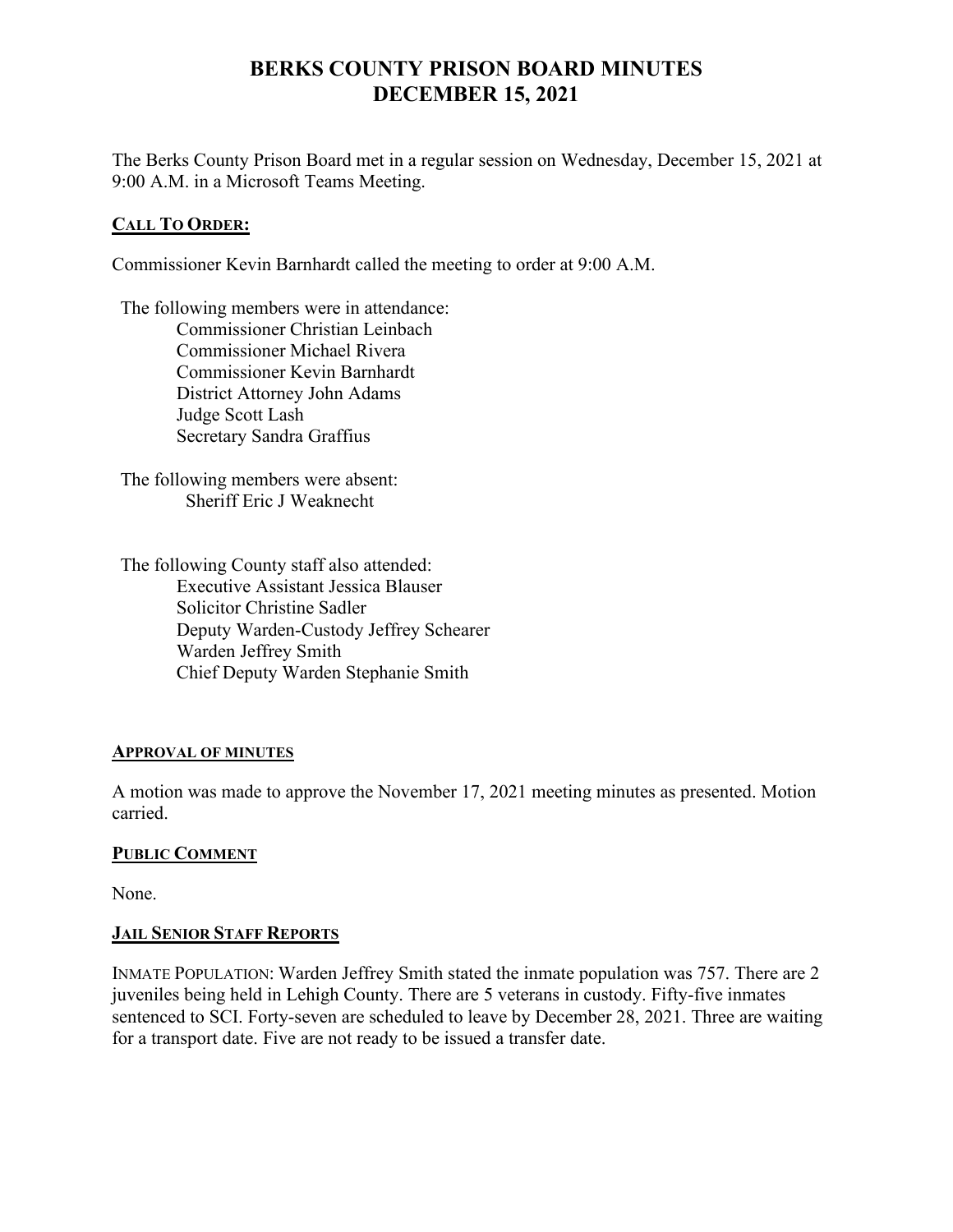## **BERKS COUNTY PRISON BOARD MINUTES DECEMBER 15, 2021 2 of 4**

FACILITIES & MAINTENANCE PROJECTS: Warden Jeffrey Smith updated on the outstanding project.

NVR Project- The IS team is working closely with the security vendor to determine the statement of work, establish timelines for implementing the new system, and still seeking answers to questions that they have regarding quotes from the vendors.

CURRENT STATE OF AFFAIRS AT THE JAIL: Due to the increases of COVID cases at the jail. As a result, the following precautions are taking place:

- The jail is on lockdown to restrict inmate movement
- Temporarily suspended friend and family visitation
- Enhanced screening measures
- Increased cleaning efforts
- Changed feeding procedures

PROGRAMS: Chief Deputy Warden Stephanie Smith updated the Board regarding the SOP process. On December 1<sup>st</sup>, the process is now available in electronic format on the Relias system. All Policies are now available in a digital platform for the staff to access.

Chief Deputy Warden Smith had a preliminary meeting with Robert Reed from the PA Attorney General's office. Mr. Reed met with CJAB to discuss trauma informed care initiative that is going on with the state with the criminal justice departments. The conversation was looking to move toward a more trauma informed model in the jail system. There will be a follow up from the meeting as well as a discussion with CJAB on what other counties are doing.

STAFFING: Deputy Warden-Custody Jeffrey Schearer updated the Board on the status of the staffing; there were 29 Correctional Officer vacancies. On December  $7<sup>th</sup>$  officer testing was conducted. Five candidates are scheduled for interviews on December  $30<sup>th</sup>$ . The next officer testing is scheduled for January 5, 2022. The next tentative academy start date is February 23 and that will be a combination of the successful candidates for the December  $7<sup>th</sup>$  and January  $5<sup>th</sup>$ testing.

## **SOLICITOR'S REPORT**

Solicitor Sadler has been working together with Warden Jeffrey Smith and John Adams on some changes in federal law that will take effect next week. There are two juveniles that the Warden reported are currently being housed in Lehigh County. The new rules require that the county has to find a place for those individuals. They cannot be housed in the same facility as adult offenders. The existing relationship with Chester County and Lehigh County is not going to work. Juvenile Probation is trying to get the issue resolved by trying to find a home for them by next Monday. Effective next Monday the county will not be able to accept any juveniles that have direct file charges at the jail alternative arrangements will need to be made.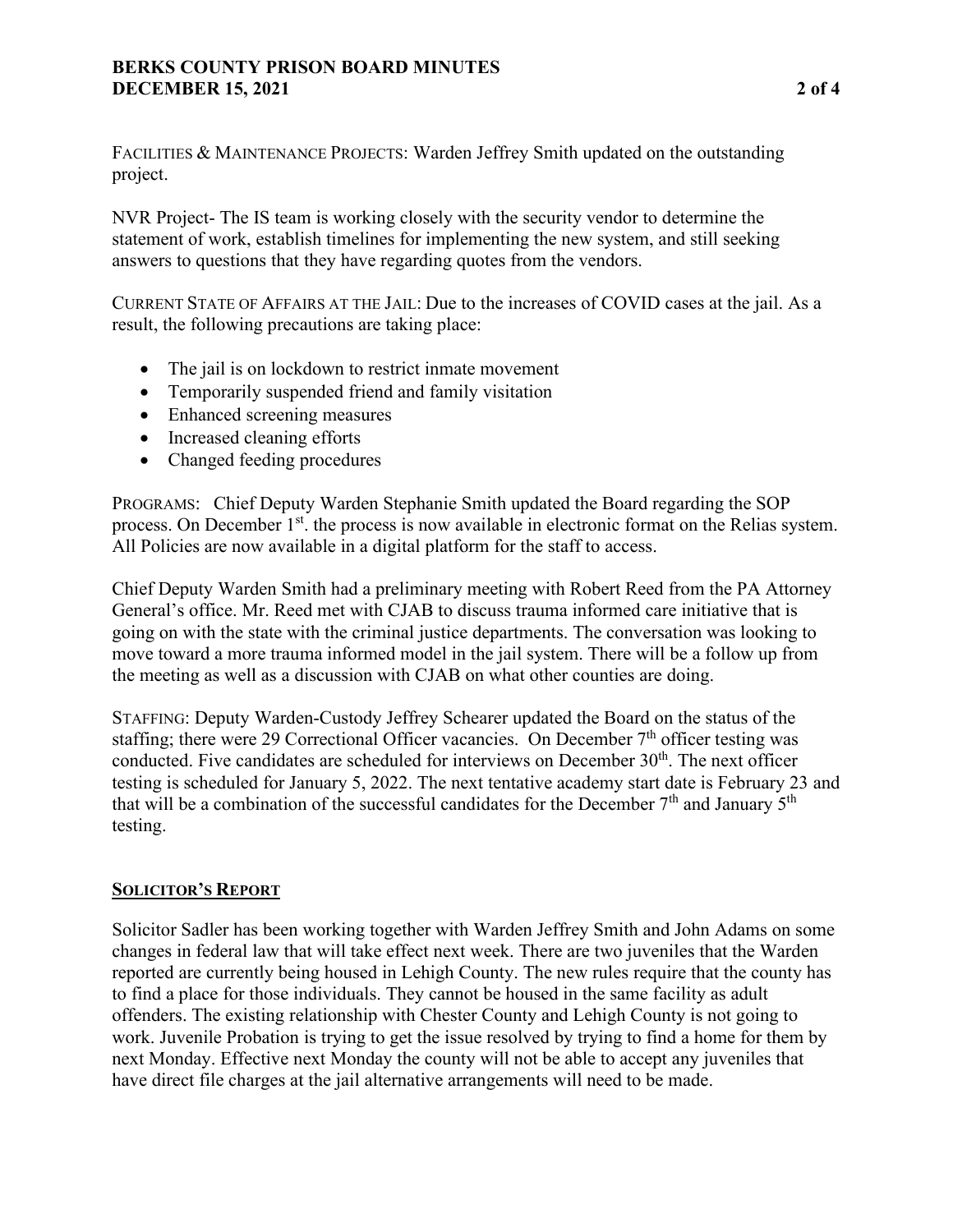That something that is going to have to be looked at in planning of the new facility to see if it will feasible to have a separate wing or what are the legislative requirements of this particular act.

There is a need for executive session to discuss contract negotiations with no action items.

PRISON BOARD COMMENTS: The county has been moving forward with plans to develop a new Berks County Correctional Facility. The county will gauge information from corrections professionals as well as information from the community. The county will engage with partners in this which is obviously the Board of Commissioners, the Prison Board, Criminal Justice Advisory Board which really covers each and every aspect of the criminal justice system in Berks County. Also, it is intended to do significant amount of focus groups in the community to gauge their thoughts about what will be a very significant infrastructure build for the county as well as something that's going to last for generations. Commissioner Barnhardt wants to be sure to get it right from the beginning. Warden Smith discussed with CGL about pulling together a mission statement moving forward so the groups and the community have a focus on where the corrections center is heading. The draft of this mission statement is as follows:

*It is the ethical and legal obligation of Berks County Correctional Facility to provide appropriately secure safe and humane confinement to the legally incarcerated. This will be accomplished by providing cost efficient services focusing on rehabilitation for recidivism reduction and social restoration. The offenders will be provided opportunities and education and self-improvement in order to assist them in reentering the community as productive citizens.*

The statement will be sent out to the board to critique. In January significant meetings with the steering committee and with Prison Board will be scheduled. More frequent Prison Board meetings may also be scheduled. There will be more planning at the front end to make sure it right and to start laying that foundation to serve the needs of the community for many years to come.

District Attorney John Adams spoke about the new federal legislation and mandates. There is a shortage on detention beds throughout entire state of Pennsylvania. It is a very significant problem that is faced with the new legislation that is going to be more of a problem especially dealing with file cases. The law was enacted in 2018 but not put into full force till this year. But despite that, the real problem is a lack of potential beds. Even with available buildings to house the juveniles, the county will still face the problem with staffing. Lehigh County and Lancaster County are also faced with staffing issues. It is one thing to have a facility but to find enough staff to cover a 24/7 operation is would be a challenge. This will certainly be a focus moving forward.

#### **PUBLIC COMMENT**

None.